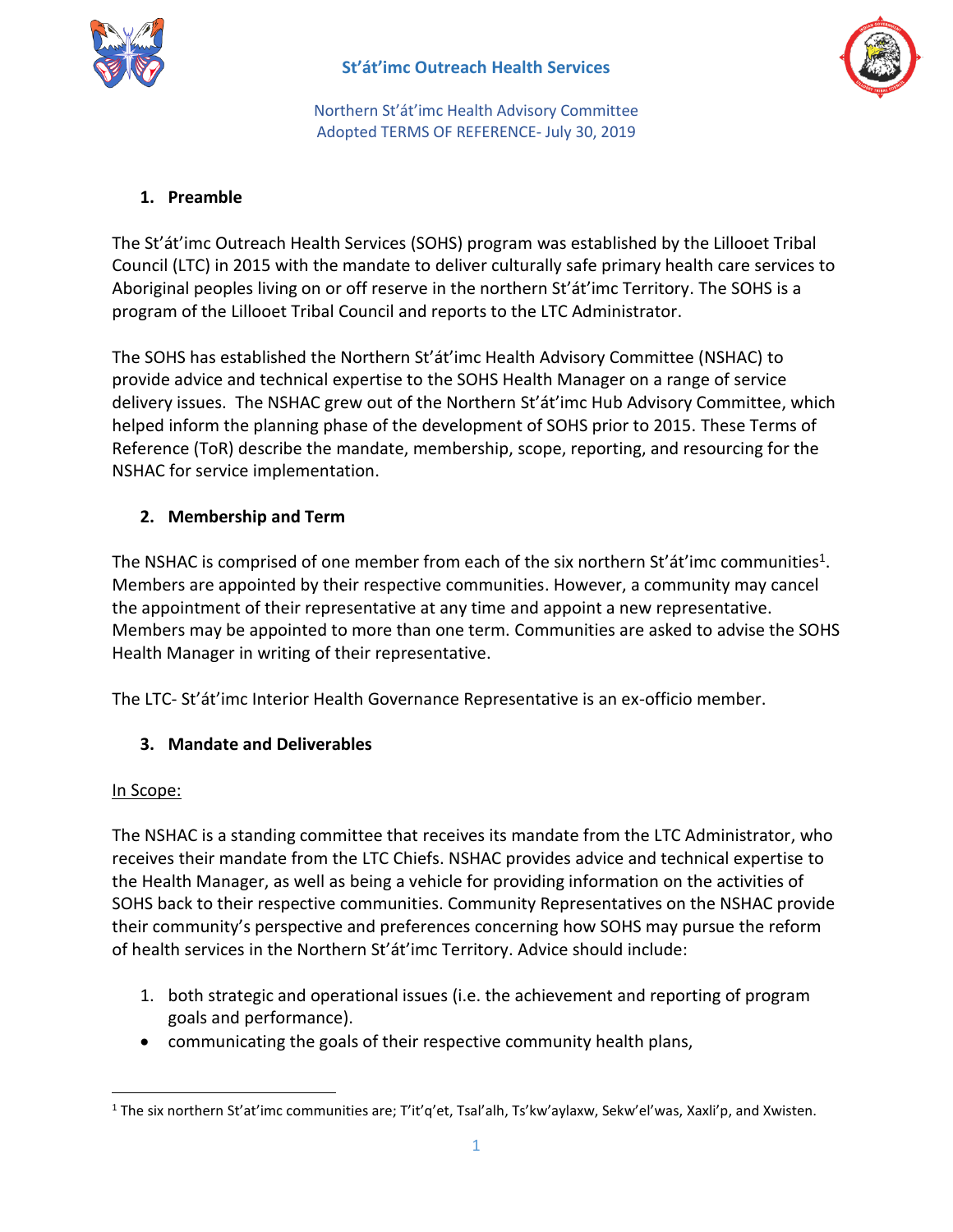



Northern St'át'imc Health Advisory Committee Adopted TERMS OF REFERENCE- July 30, 2019

 making recommendations where SOHS can collaborate and support those community goals,

The nature of these recommendations is advisory (the design and delivery of services), and advocacy for Interior Regional envelope funding.

Deliverables of the NSHAC may include:

- 1. To work on collective priority health issues as identified in the Northern St'át'imc Health Plan.
- 2. Protocols concerning collaboration between the Northern St'át'imc communities.
- 3. An annual report that summarizes the recommendations made over the year and the effects of those recommendations.

## Out of Scope

The NSHAC is not responsible for:

- 1. The direct management of the SOHS staff or its financial management.
- 2. Making recommendations on human resource (HR) decisions.
- 3. Case planning, case management and any discussions about SOHS clients.
- 4. The achievement and reporting of the SOHS program goals and performance.
- 5. SOHS/LTC relationships with FNHA, Interior Health, Gold Trail School District, and other federal or provincial agencies, however they can provide input or recommendations on issues to help preserve the reputation of SOHS and enhance relationships.
- 6. Negotiating on behalf of SOHS,
- 7. Representing the LTC or the northern St'at'imc communities<sup>2</sup>.

# **4. Principles**

The NSHAC is comprised of members of the six northern St'át'imc communities. Therefore, there is a diverse range of needs, opinions, and priorities present in the Committee. The following principles are intended to ensure this diversity is experienced as a strength:

- 1. To respect the diversity of member communities and their health plans.
- 2. To work together while supporting the independence of community decision-making.
- 3. To work together guided by respect, equality, honesty and integrity and confidentiality.
- 4. To base all activities on the best interests of the members of the participating St'át'imc communities.

l <sup>2</sup> While individual community representatives do represent their community in terms of providing advice to the Health Manager, the NSHAC does not collectively represent the LTC or the SOHS program to external parties.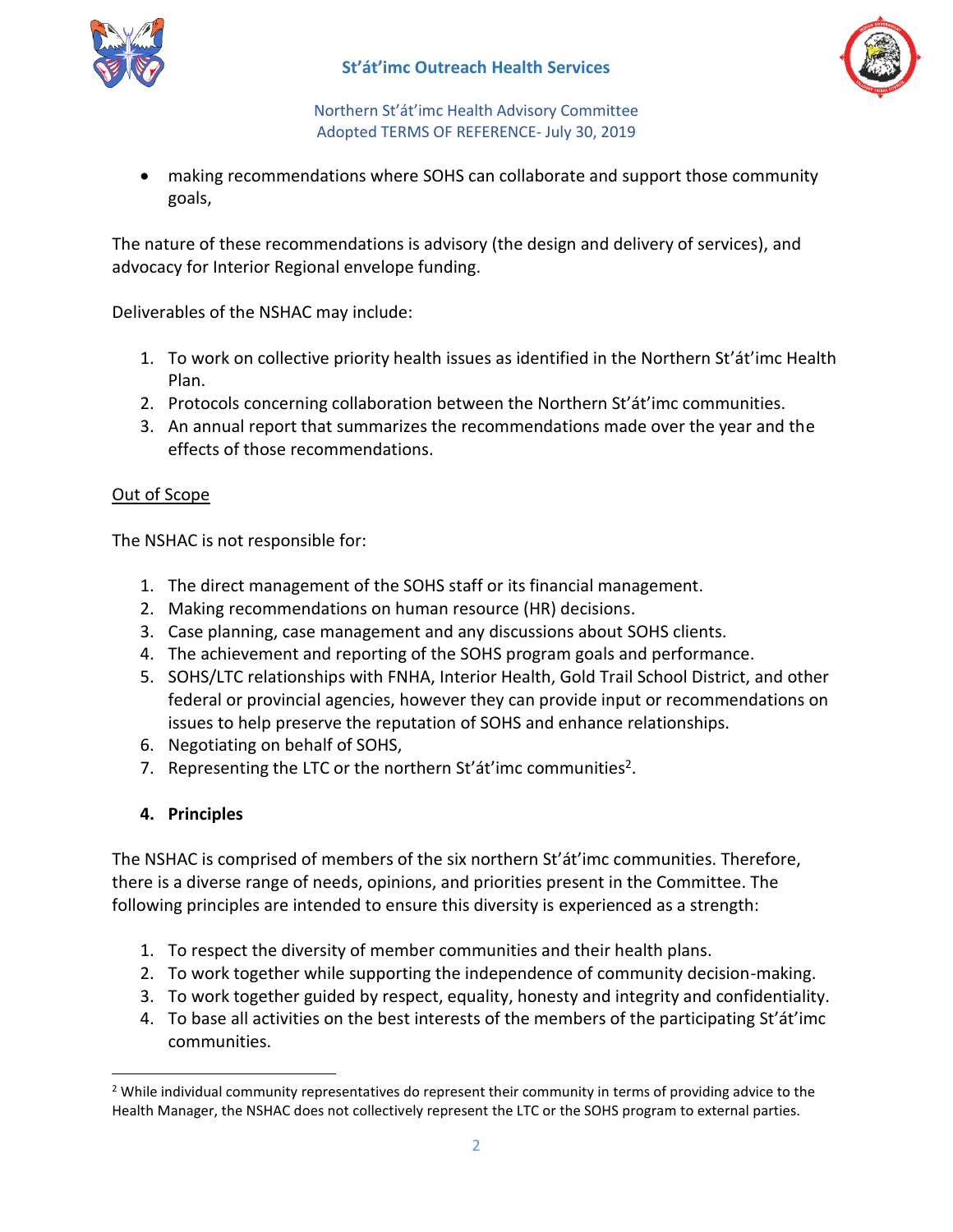



Northern St'át'imc Health Advisory Committee Adopted TERMS OF REFERENCE- July 30, 2019

5. To be proactive in promoting physical, mental, emotional and spiritual well-being.

## **5. Reporting**

The NSHAC reports to the Health Manager, and individual members report to the community which appointed them. The NSHAC may find it beneficial to write an annual report that:

- summarizes the recommendations made over the year and the effects of those recommendations.
- summarizes the information concerning SOHS activities that it has provided to the communities and the effects/benefits of that information exchange.

### **6. Roles and Responsibilities**

#### NSHAC will:

- a. Review/approve NSHAC meeting minutes and submit them to the LTC Administrator upon request and/or for annual audit review.
- b. Review and recommend revisions of the annual budget and work-plans.
- c. Review and recommend budget priorities relevant to surplus revenues, as needed.
- d. Conduct an annual review of NSHAC Terms of Reference and recommend changes to the Health Manager.

#### **7. Quorum and Decision-making**

The NSHAC provides recommendations and prefers a quorum of at least 3 communities to achieve consensus.

#### **8. Meetings and Agendas**

- a. Meetings are held monthly at a time and place convenient to the NSHAC; usually in one of the six communities when appropriate.
- b. Meetings are co-chaired by the Health Manager and the NSHAC member who is hosting the meeting.
- c. The SOHS Health Manager will coordinate the meetings and will prepare information packages, meeting minutes and an agenda in advance of the meeting. The agenda will be developed through consultative process with all members.
- d. Minutes will be taken at each meeting by SOHS administrative support.
- e. Costs to participate in meeting (i.e. travel and meals) will be reimbursed by the SOHS Budget.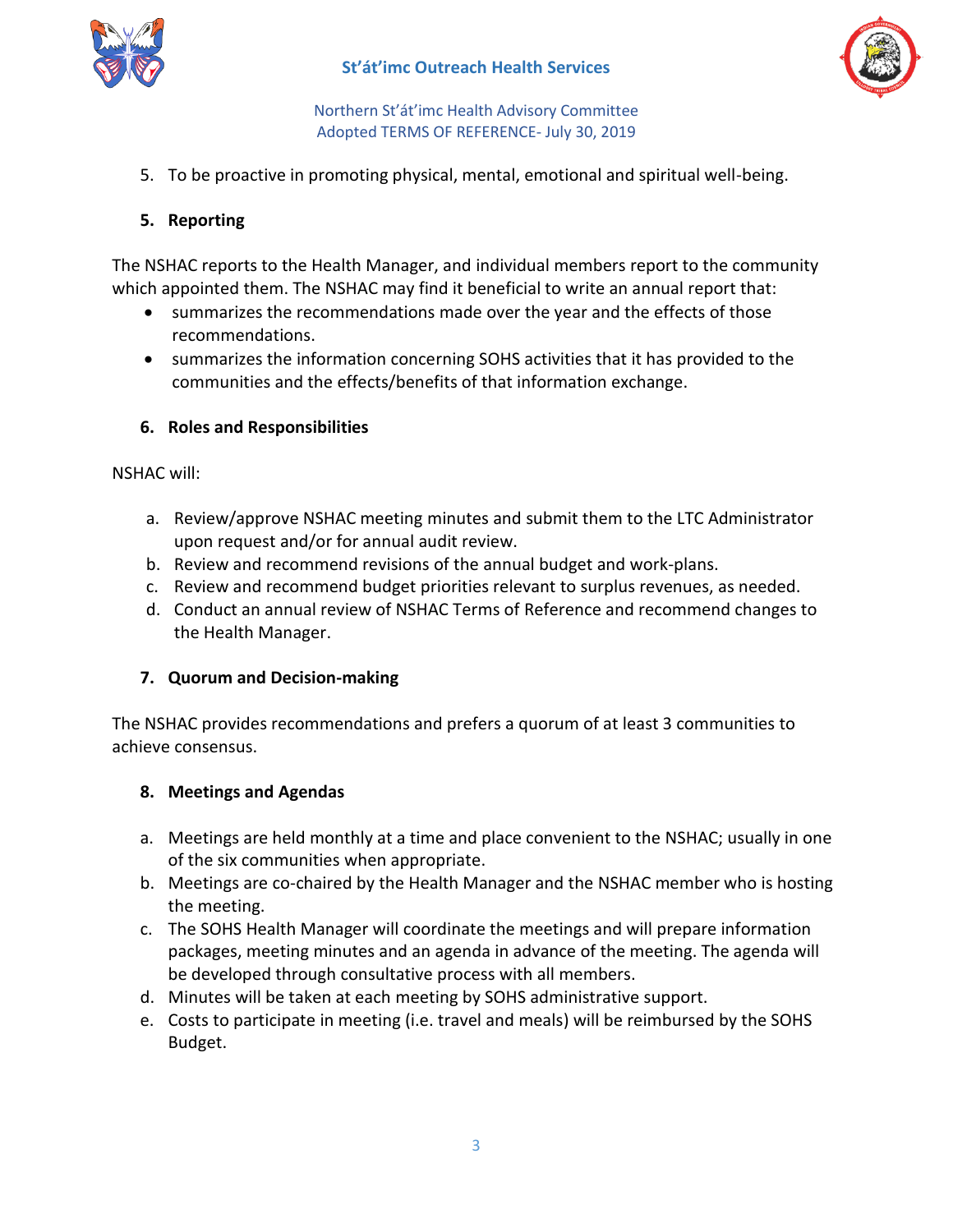

## **St'át'imc Outreach Health Services**



Northern St'át'imc Health Advisory Committee Adopted TERMS OF REFERENCE- July 30, 2019

## **9. Confidentiality**

While the Committee does not discuss client-specific information, there is still a need for Committee members to respect any privileged information they receive in their advisory role, e.g. vendor and procurement information, business contracts, and the manner/methods of conducting SOHS business.

NSHAC members must not use Privileged Information for any purpose outside of undertaking the work of the NSHAC other than for the purposes for which it is initially provided. It can be helpful to consider that, sometimes, the obligation of confidence does not reside as much in the information itself, but in the relationship between the parties exchanging the information. Directors have a "duty of fidelity" consisting of three main duties:

- 1. A duty to maintain information acquired through their Committee duties in confidence,
- 2. A duty not to use information obtained as a Committee member to compete with the SOHS, and
- 3. A duty to protect SOHS information from improper disclosure and must report to the Board (LTC Chiefs) any incident of misuse of SOHS information.

The duty of confidentiality remains even beyond a Committee member's term.

## **10. Conflict of interest**

A NSHAC member holds a position of trust. As such members have an obligation to avoid conflicts of interest, real or apparent. Therefore, NSHAC members shall:

- not take part in discussions, vote, or have access to applicable NSHAC information related to an issue in which they have an interest.
- immediately declare if they may have a real or apparent conflict of interest.
- ensure the declaration of an interest is noted in the meeting minutes; and
- NSHAC members are prohibited from also serving as SOHS employees or contractors for the SOHS and SOHS employees or contractors are prohibited from also serving as NSHAC members.

### **11. Amendments to these Terms of Reference**

These NSHAC Terms of Reference are the responsibility of the Health Manager; amendments can be made by the Health Manager, with the approval of the LTC Administrator.